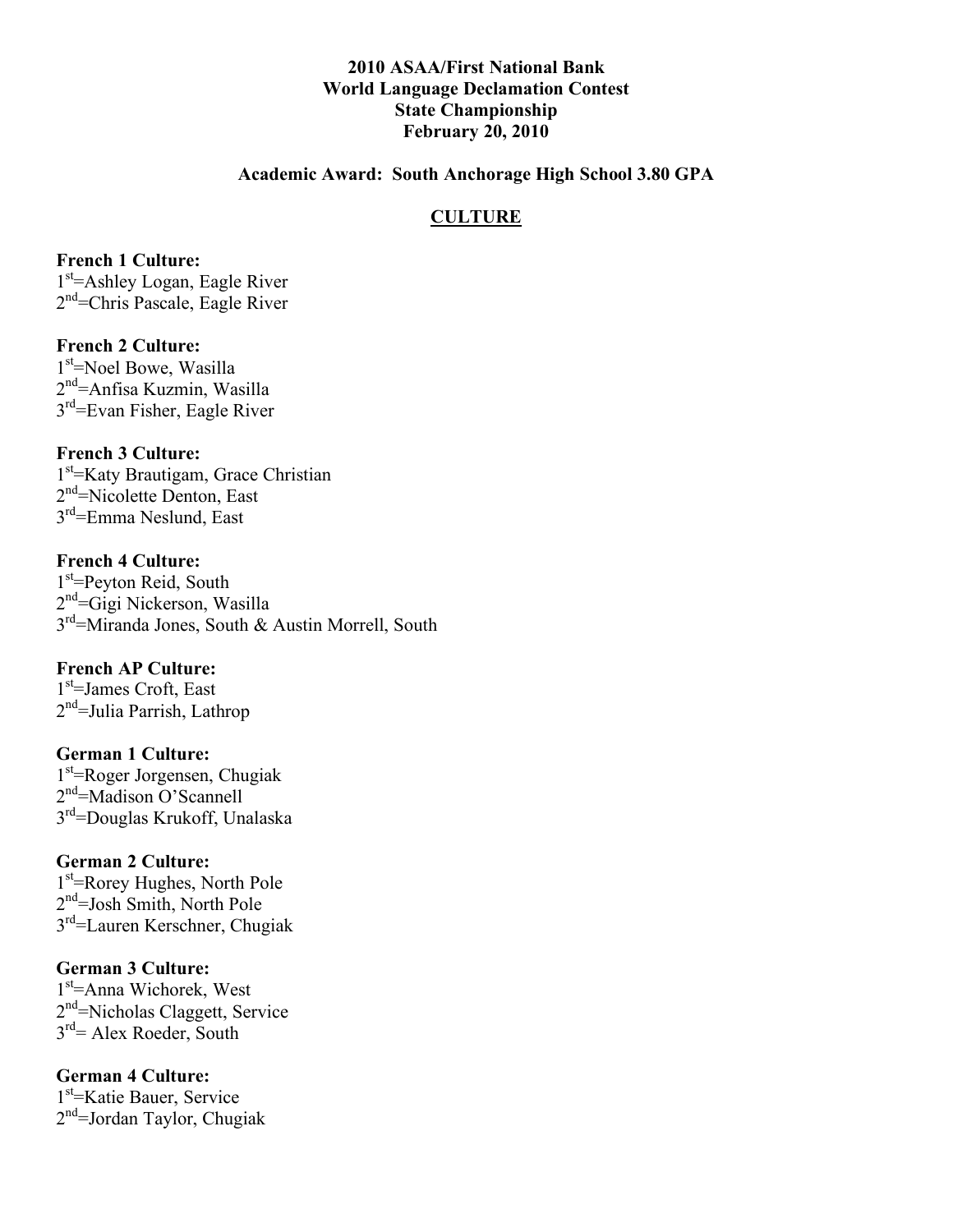**Latin 1 Culture:** 1<sup>st</sup>=Rebecca Stapleford, South 2<sup>nd</sup>=Rachel Costello & Rachel Hoskins, South

**Latin 2 Culture:** 1<sup>st</sup>=Linda Lee, South 2<sup>nd</sup>=Sarah Terwilliger, South  $3<sup>rd</sup>$ =Jessica Schulte, South

**Latin 3 Culture:** 1<sup>st</sup>=Camden MacDowell, Christine Schoen, Francesca Risse & Kaitlyn Hosken, South 2<sup>nd</sup>=Siri Cooper, South 3<sup>rd</sup>=Sarah Newman, South

**Latin 4 Culture:** 1<sup>st</sup>=Joseph Tunilla, South

**Spanish 1 Culture:** 1<sup>st</sup>=Jennifer Perez, Unalaska & Alexander Yang, Grace Christian 2<sup>nd</sup>=Lauren Viloria, West

**Spanish 2 Culture:** 1<sup>st</sup>=Daisy Alvorado, Unalaska 2<sup>nd</sup>=Sheva Chamberlain, Wasilla & Elisabeth Kyle, Wasilla

**Spanish 3 Culture:** 1<sup>st</sup>=Will Crowther, Grace Christian 2<sup>nd</sup> = Richard Carter, Palmer & Derek Johnson, Wasilla 3<sup>rd</sup>=Trent Jones, Grace Christian

**Spanish 4 Culture:** 1<sup>st</sup>=Patrick Trinidad, Unalaska 2<sup>nd</sup>=Christopher June, South 3<sup>rd</sup>=A'Lene Sorenson, Palmer

**Spanish AP Culture:** 1<sup>st</sup>=Anne Weaver, Dimond 2<sup>nd</sup>=Laura Berry, West 3<sup>rd</sup>=Micaela Hyams, West

**French 1 Poetry:** 1<sup>st</sup>=Elizabeth Gogolowski, Dimond 2<sup>nd</sup>=Heather Bachelder, Palmer 3rd= Sydney Brazeau

**French 2 Poetry:** 1<sup>st</sup>=Christian Atta Darkwah, West 2<sup>nd</sup>=Amanda Kimm, West 3rd=Bennett Amodio, West

### **POETRY**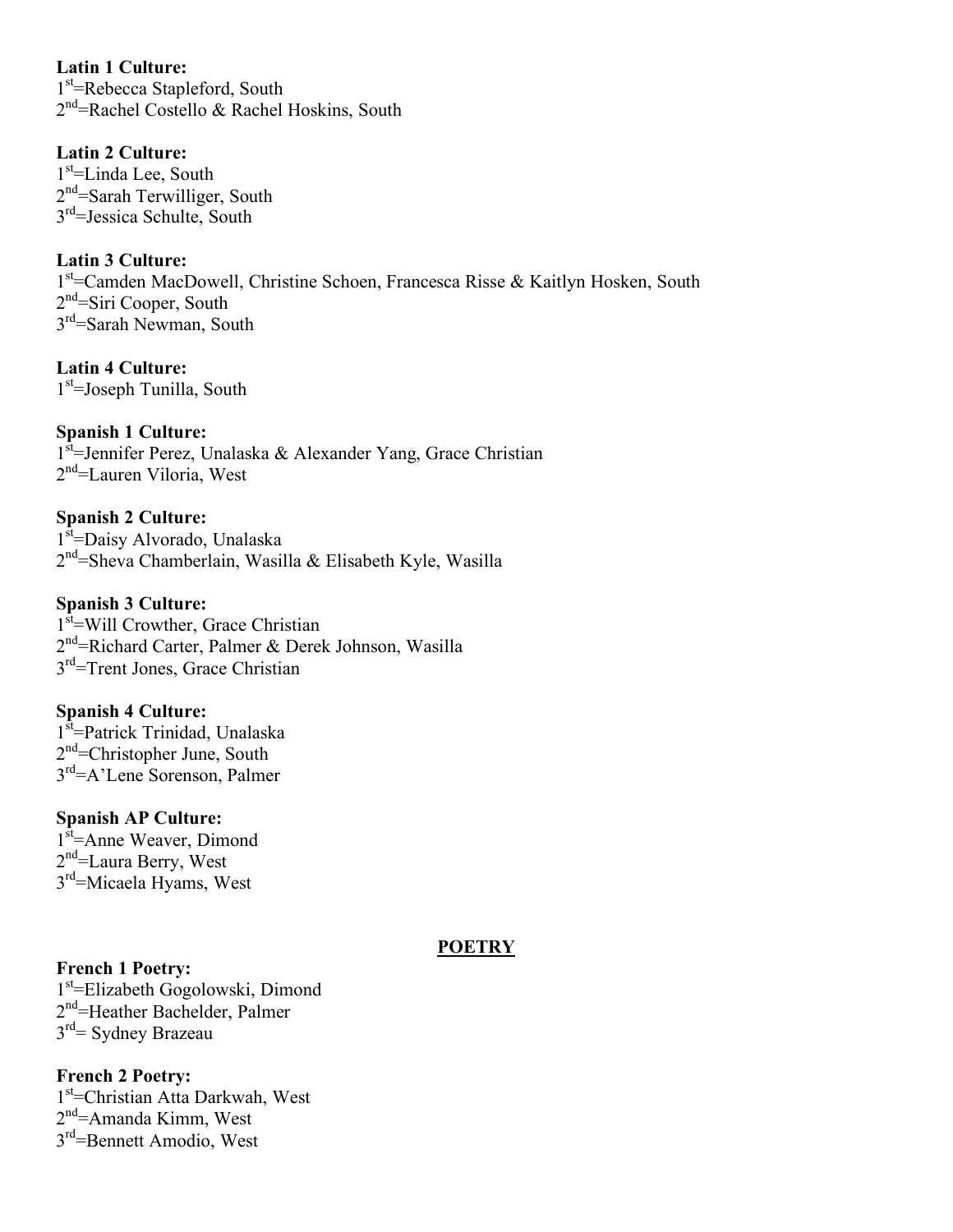#### **French 3 Poetry:**

1<sup>st</sup>=Talina Bastille, West Valley 2<sup>nd</sup>=Emma Neslund, East 3rd=Marx Smith, West Valley

#### **French 4 Poetry:**

1st =Yuliya Tokareva, East 2<sup>nd</sup>=Nejra Rizvonovic, East  $3<sup>rd</sup>$ =Eileen Keller, Lathrop

#### **French AP Poetry:**

1<sup>st</sup>=Maddie Amodio, West 2<sup>nd</sup>=Helen Muller, West 3rd=Julia Parrish, Lathrop

**French Native Speaker Poetry:** 1st =Marie Ndege Thiam, East

### **German 1 Poetry:**

1<sup>st</sup>=Samuel Winters, Unalaska 2<sup>nd</sup>=Anna Clink, West 3rd= Lauren Booker, Eagle River

#### **German 2 Poetry:**

1st =Leah Shannon, Service 2<sup>nd</sup>=Rowan Bulkow, Service 3rd=Katie Francisco, West Valley

### **German 3 Poetry:**

1<sup>st</sup>=Emma Funk, West Valley 2<sup>nd</sup>=Kieran O'Neill, West Valley 3<sup>rd</sup>=Breanna Murphy, West Valley

### **German 4 Poetry:**

1<sup>st</sup>=Paul Harren, Service 2<sup>nd</sup>=Katie Bauer, Service

**German AP Poetry:** 1st =Julie Templin, Service

**Japanese 1 Poetry:** 1<sup>st</sup>=Chang Ji, Dimond 2<sup>nd</sup>=Emily Stevenson, Wasilla & Ann Marie Robinson, Lathrop 3rd=LuLu Wu, Dimond

**Japanese 2 Poetry:** 1<sup>st</sup> Kimberly Buenarte, Dimond 2<sup>nd</sup>=Woon Suk Choi, Dimond 3<sup>rd</sup>=Celia Cheney, Lathrop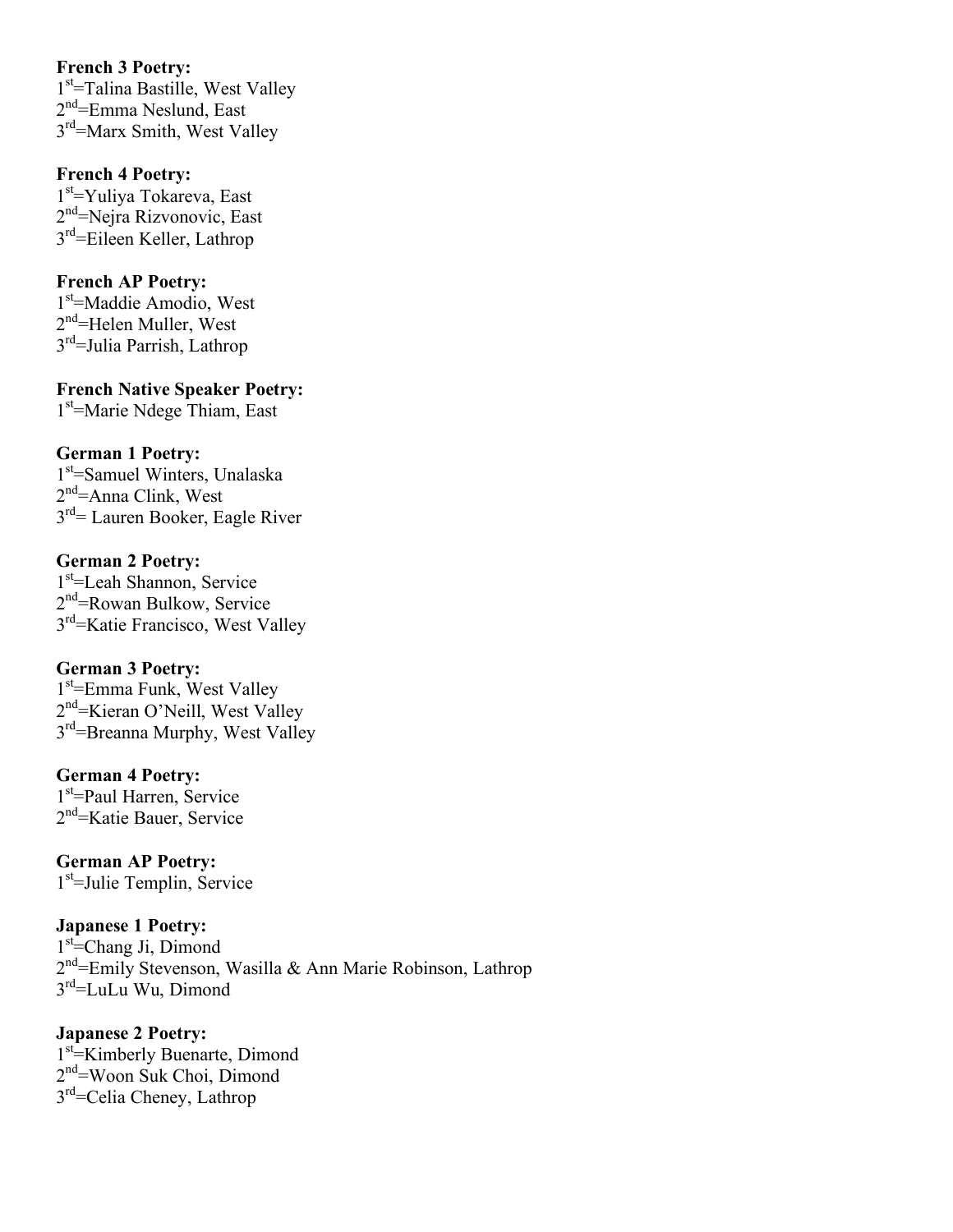#### **Japanese 3 Poetry:**

1<sup>st</sup>=Jeong Lee & Abigail Nery, Dimond 2<sup>nd</sup>=Kevin Snavely & Tevin Jullen, Wasilla 3rd=Denise Hampton, Wasilla

#### **Japanese 4 Poetry:**

1<sup>st</sup>=Hever Fernandez, East 2<sup>nd</sup>=Joshua Kwon, Dimond 3rd=Jackie Saetern, Wasilla

**Japanese Native Speaker Poetry:** 1<sup>st</sup>=Marie Kotake, Dimond

**Latin 2 Poetry:** 1st =Jessica Schulte, South

**Latin 3 Poetry:** 1<sup>st</sup>=Michelle Dannehy, South 2<sup>nd</sup>=Sarah Newman, South

**Latin 4 Poetry:** 1<sup>st</sup>=Max Lloyd, South  $2<sup>nd</sup>$ =Tyler Denman, South

**Spanish 1 Poetry:** 1<sup>st</sup>=Claudine Tungul, Unalaska 2<sup>nd</sup>=Michael Dewey, West Valley & Anna Volkova, West 3<sup>rd</sup>=Nettie Larson, West Valley

**Spanish 2 Poetry:** 1<sup>st</sup>=Sheva Chamberlain, Wasilla 2<sup>nd</sup>=Ana Quist, West Valley 3<sup>rd</sup>=Shane Dotzer, Service & Dejarella Gaines, West Valley

**Spanish 3 Poetry:** 1<sup>st</sup>=Robin Spielman, West Valley 2<sup>nd</sup>=Margaret Black, West Valley 3rd=Cori Schleich, Wasilla

**Spanish 4 Poetry:** 1<sup>st</sup>=Lina Shadrach, Wasilla 2<sup>nd</sup>=Katharine Grosch, West 3rd=Maddie Merriam, Wasilla

**Spanish 5 Poetry:** 1<sup>st</sup>=Lucas Johnson, Service 2<sup>nd</sup>=Jomar Nillo, Dimond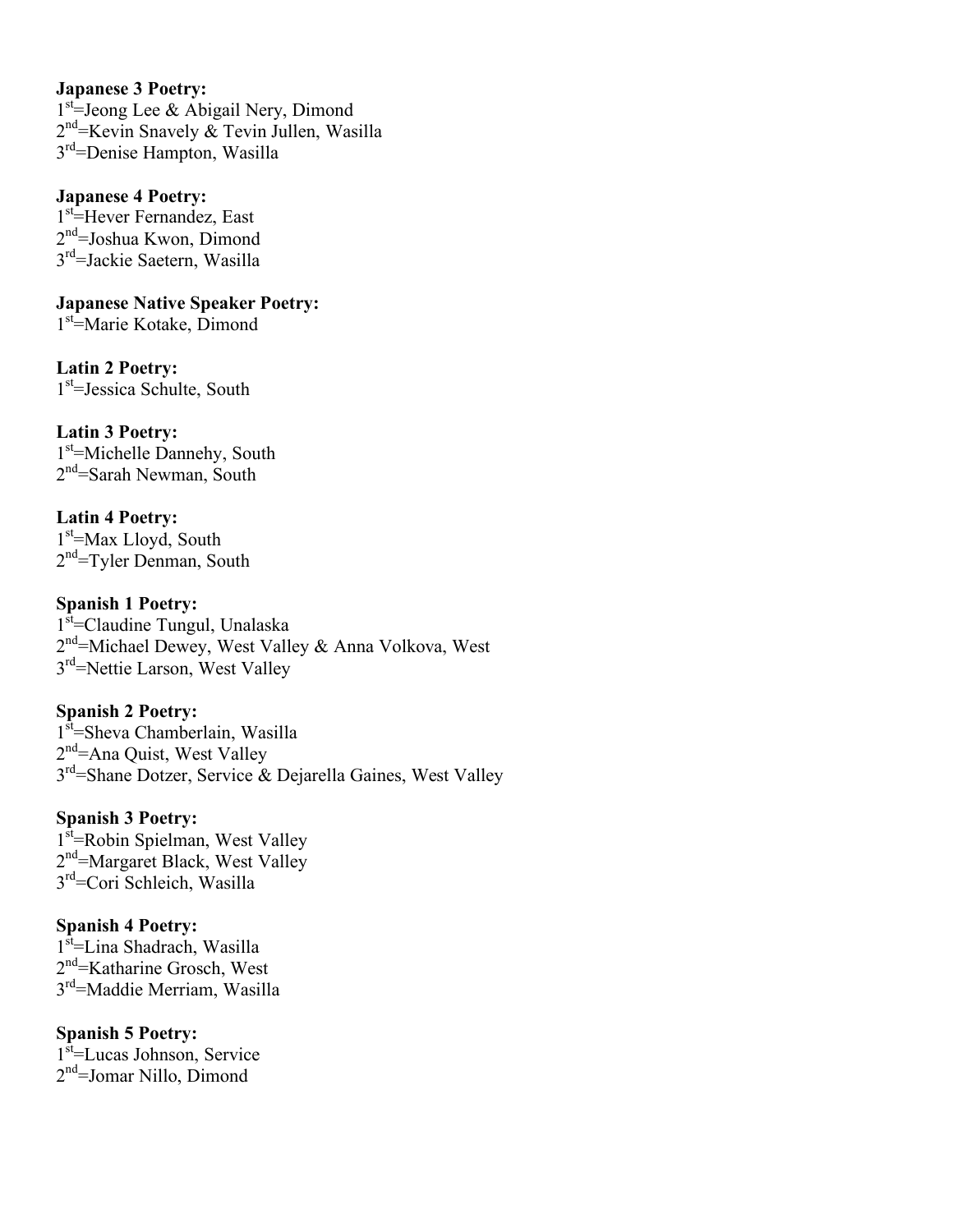#### **Spanish AP Poetry:**

1<sup>st</sup>=Chance Wilcox, Service 2<sup>nd</sup>=Micaela Hyams, West 3<sup>rd</sup>=Theresa Nave, Service

**Spanish Immersion 9-10 Poetry:** 1<sup>st</sup>=Jon Gutsch, West

**Spanish Immersion 11-12 Poetry:** 1<sup>st</sup>=Brandon Boyer, Chugiak

#### **Spanish Native Speaker Poetry:**

1<sup>st</sup>=Susana Solis, Unalaska 2<sup>nd</sup>=Elizabeth Fierro-Villegas, Unalaska 3rd=Tania Hurtado, Service

#### **IMPROMPTU**

## **French 2 Impromptu:**

1<sup>st</sup>=Rebecca Khang, East 2<sup>nd</sup>=Noel Bowe, Wasilla

#### **French 3 Impromptu:**

1<sup>st</sup>=Talina Bastille, West Valley 2<sup>nd</sup>=Erblina Koci, West 3rd=Marx Smith, West Valley

#### **French 4/5/AP Impromptu:**

1<sup>st</sup>=Adam Pasikowski, South & Lauren Booker, Eagle River 2<sup>nd</sup>=Jon Wenger, South 3rd=Julia Parrish, Lathrop

### **German 1 Impromptu:**

1st =Roger Jorgensen, Chugiak 2<sup>nd</sup>=Alec Perry, East

#### **German 2 Impromptu:**

1<sup>st</sup>=Nathan White, East 2<sup>nd</sup>=Lily Hunter, Chugiak & Katie Francisco, West Valley 3rd=Brittany McCormick, Chugiak

#### **German 3 Impromptu:**

1<sup>st</sup>=Breanna Murphy, West Valley 2<sup>nd</sup>=Simon Viavant, West Valley 3rd=Kieran O'Neil, West Valley

#### **German 4/5/AP Impromptu:**

1<sup>st</sup>=Arthur Schweitzer, West Valley 2<sup>nd</sup>=Carole Keller, Chugiak 3rd=Katie Bauer, Service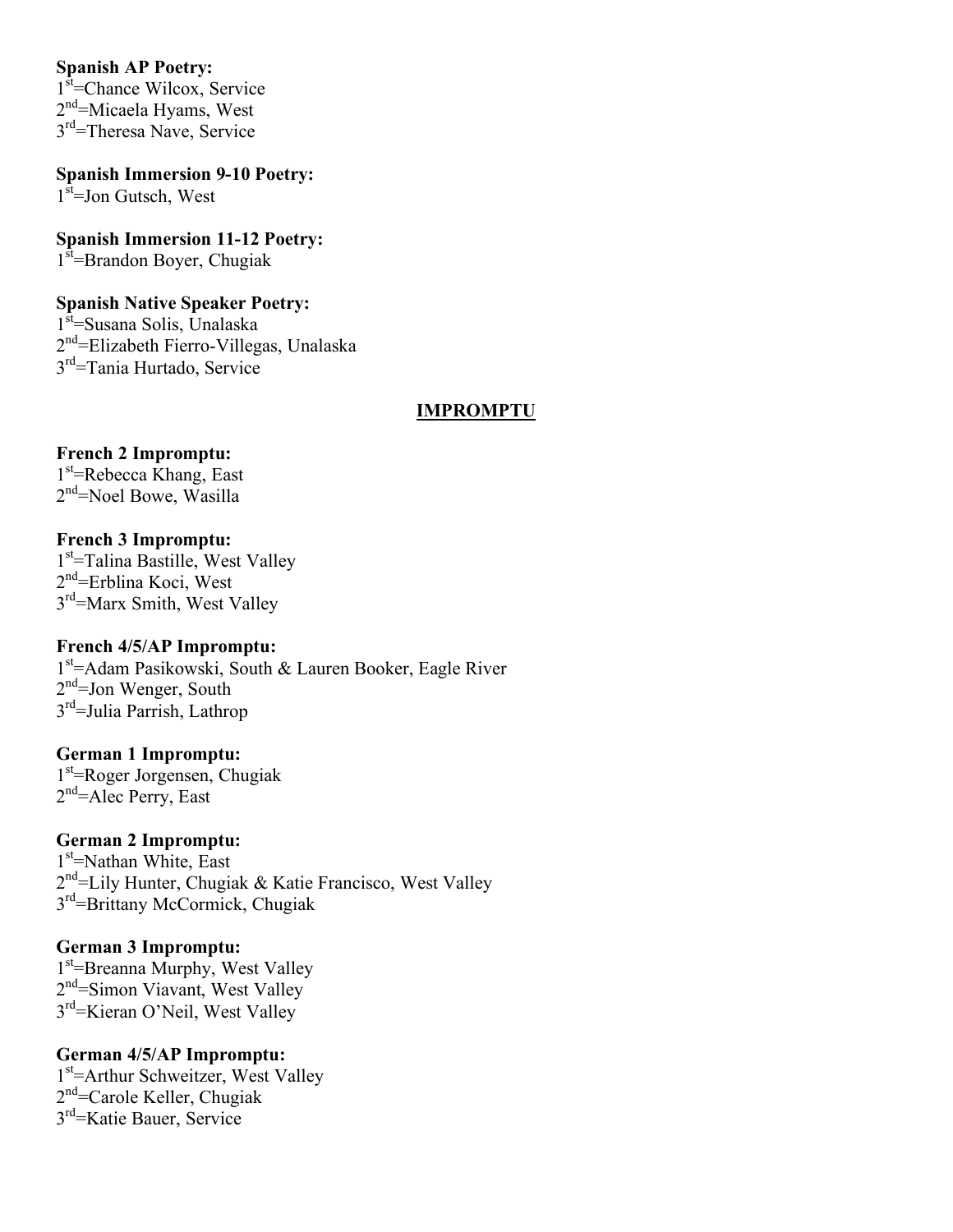### **Japanese 1 Impromptu:**

1<sup>st</sup>=Emily Stevenson, Wasilla 2<sup>nd</sup>=Kim Kelly, Dimond 3rd=LuLu Wu, Dimond

### **Japanese 2 Impromptu:**

1<sup>st</sup>=Jinckul Cha, Dimond 2<sup>nd</sup>=Art Sukanthanag, Dimond 3<sup>rd</sup>=Woon Suk Choi, Dimond

## **Japanese 3 Impromptu:**

1<sup>st</sup>=Ji S. Lee, Dimond 2<sup>nd</sup>=Jeremy Grice, Wasilla 3rd=Andrew Hoch, Lathrop

## **Japanese 4/5 Impromptu:**

1<sup>st</sup>=Hever Fernandez, East 2<sup>nd</sup>=Courtney Neeley, East 3rd=Mark Robinson, Lathrop

# **Spanish 1 Impromptu:**

1<sup>st</sup>=Leif Monnett, West 2<sup>nd</sup>=Peyton Reid, South 3<sup>rd</sup>=Zachary Barkley, Grace Christian

### **Spanish 2 Impromptu:**

1<sup>st</sup>=Sheva Chamberlain, Wasilla 2<sup>nd</sup>= Yvonne Rangel, West Valley 3<sup>rd</sup>=Dejarella Gaines, West Valley

### **Spanish 3 Impromptu:**

1<sup>st</sup>=Richard Carter, Palmer & Madison Visser, Grace Christian 2<sup>nd</sup>=Arthur Johnson, West 3rd=Heather Zweeres, Ben Eielson

### **Spanish 4/5/AP Impromptu:**

1st = Hannah Schweitzer, West Valley & Rafael Baez, West 2<sup>nd</sup>=Martin Martinez, Dimond 3rd=A'Lena Sorenson, Palmer

# **Spanish Immersion 11-12 Impromptu:**

1<sup>st</sup>=Brandon Boyer, Chugiak

### **DIALOGUES**

**French 2 Dialogues:** 1<sup>st</sup>=Bennett Amodio & Christian Atta-Darkwah, West

## **French 3 Dialogues:** 1<sup>st</sup>=Stefan Barney & Marx Smith, West Valley